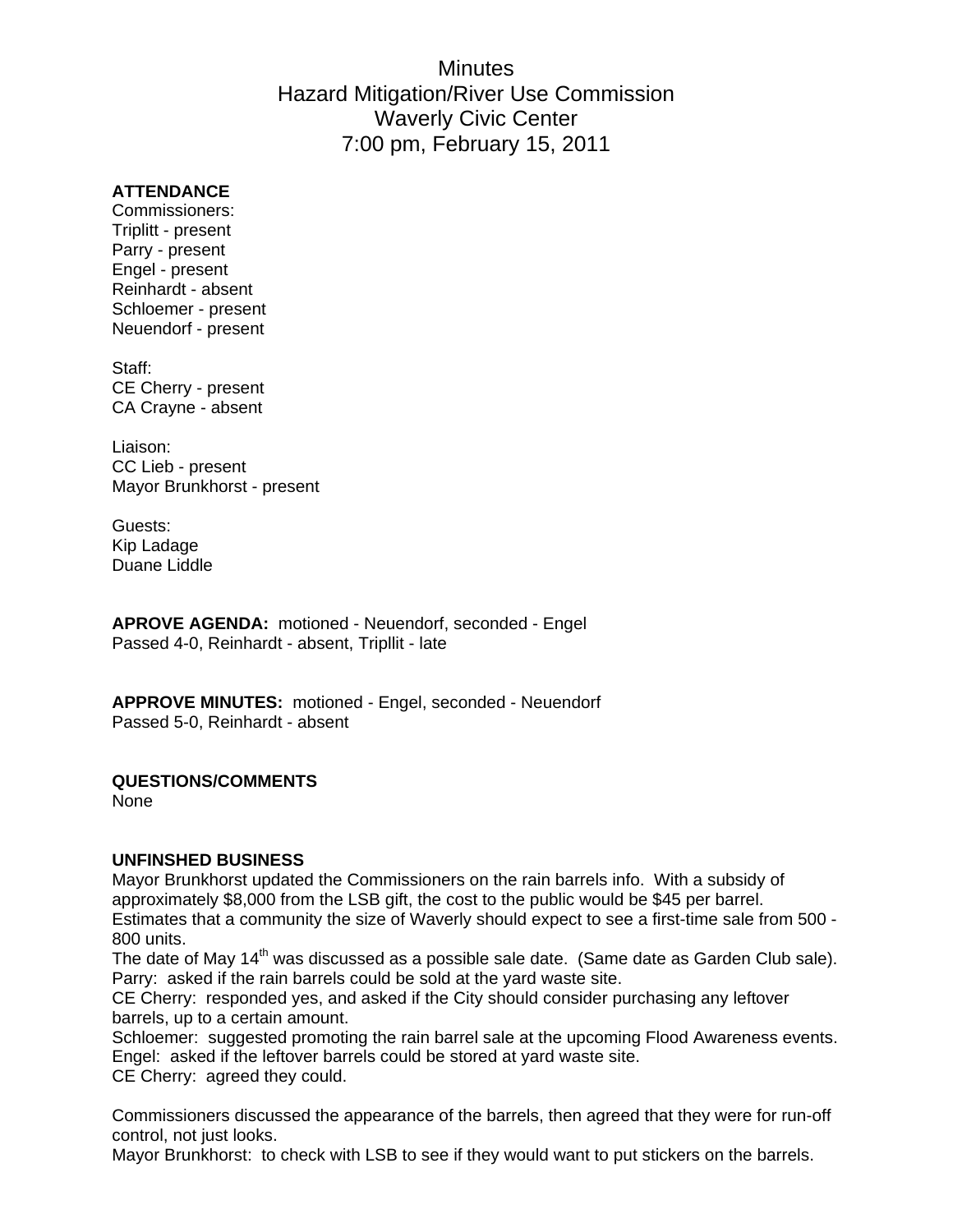Engel: moved to set the sale date at May  $14<sup>th</sup>$ , 2011. Seconded - Neuendorf. Passed 5-0, Reinhardt - absent.

David Weidenfeller of Norseman Environmental Products will help promote and coordinate the delivery of approximately 800 rain barrels.

City of Waverly will purchase the excess barrels. Commissioners will need to get volunteers to help with the sale.

## FLOOD AWARENESS WEEK

March  $15<sup>th</sup>$  meeting to be an Open House for the public at Civic Center - Mayor Brunkhorst to provide pie and ice cream.

CC Lieb: suggested that a handout be available so the public can see all that has been done since the flood of 2008.

Commissioners all agreed.

CE Cherry: updates will be in the March Public Works newsletter.

Parry: agreed that would be a good idea.

CE Cherry: updated the Commission on the dry run. City has been officially denied the grant money to help in the improvement of the Dry Run. Updates to the public will be in the March Public Works newsletter.

Parry: asked about the main lift station protection. CE Cherry: said it is completed.

Schloemer: told Commission briefly about the SE Waverly Neighborhood Plan to prepare for a flood event to go along with the City's plan.

# COMPREHENSIVE LAND USE

CE Cherry: asked if the Commission should look at the Waverly code for developments in the flood plain.

Triplitt: all changes would have to go thru P&Z (Planning and Zoning Commission)

Schloemer: concerned about getting too strict and hampering future developments.

Engel: asked if Commission should make recommendations to P&Z.

Parry: asked if the State Code of Iowa was changing requirements in flood zones.

Mayor Brunkhorst: asked CE Cherry to present current requirements to Commission at the April 19<sup>th</sup> meeting.

# **NEW BUSINESS**

CC Lieb: expressed concerns about flash flooding in the Dry Run Creek.

Mayor Brunkhorst: City will have to look into the Dry Run in the future, and with the help of this Commission and public input decide which direction to go.

Parry: asked if the City started a fund for the Dry Run, would there be federal monies available to help.

Duane Liddle: suggested info on the Dry Run and flood mitigation plans and improvements be in the Public Works newsletter.

CE Cherry: thought the City was about a year away as far as funding ideas for the Dry Run. There was a lot of discussion on the Dry Run improvements. 1. Buyout and tear down houses along the Dry Run. 2. Is the Dry Run more important than SE Waverly? CC Lieb: City Council will have to look at all ideas.

Triplitt: asked about funding for the Cedar River Parkway improvement. CE Cherry: responded that there was Federal money available for the Parkway improvements.